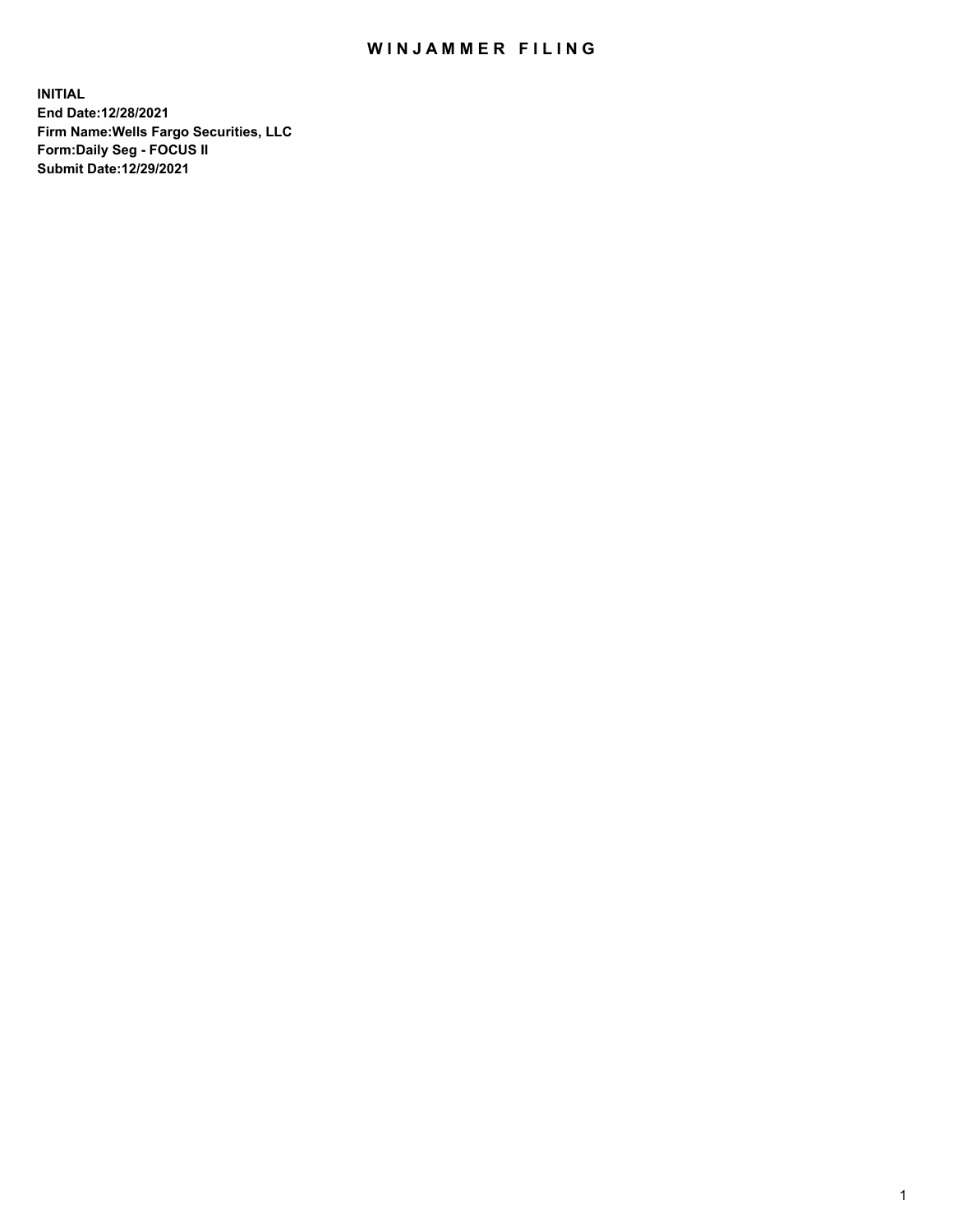**INITIAL End Date:12/28/2021 Firm Name:Wells Fargo Securities, LLC Form:Daily Seg - FOCUS II Submit Date:12/29/2021 Daily Segregation - Cover Page**

| Name of Company                                                                                                                                                                                                                                                                                                               | <b>Wells Fargo Securities LLC</b>                          |
|-------------------------------------------------------------------------------------------------------------------------------------------------------------------------------------------------------------------------------------------------------------------------------------------------------------------------------|------------------------------------------------------------|
| <b>Contact Name</b>                                                                                                                                                                                                                                                                                                           | <b>James Gnall</b>                                         |
| <b>Contact Phone Number</b>                                                                                                                                                                                                                                                                                                   | 917-699-6822                                               |
| <b>Contact Email Address</b>                                                                                                                                                                                                                                                                                                  | james.w.gnall@wellsfargo.com                               |
| FCM's Customer Segregated Funds Residual Interest Target (choose one):<br>a. Minimum dollar amount: ; or<br>b. Minimum percentage of customer segregated funds required:% ; or<br>c. Dollar amount range between: and; or<br>d. Percentage range of customer segregated funds required between:% and%.                        | 115,000,000<br><u>0</u><br>0 <sub>0</sub><br>00            |
| FCM's Customer Secured Amount Funds Residual Interest Target (choose one):<br>a. Minimum dollar amount: ; or<br>b. Minimum percentage of customer secured funds required:%; or<br>c. Dollar amount range between: and; or<br>d. Percentage range of customer secured funds required between: % and %.                         | 30,000,000<br><u>0</u><br>0 <sub>0</sub><br>0 <sub>0</sub> |
| FCM's Cleared Swaps Customer Collateral Residual Interest Target (choose one):<br>a. Minimum dollar amount: ; or<br>b. Minimum percentage of cleared swaps customer collateral required:%; or<br>c. Dollar amount range between: and; or<br>d. Percentage range of cleared swaps customer collateral required between:% and%. | 340,000,000<br><u>0</u><br>00<br>00                        |

Attach supporting documents CH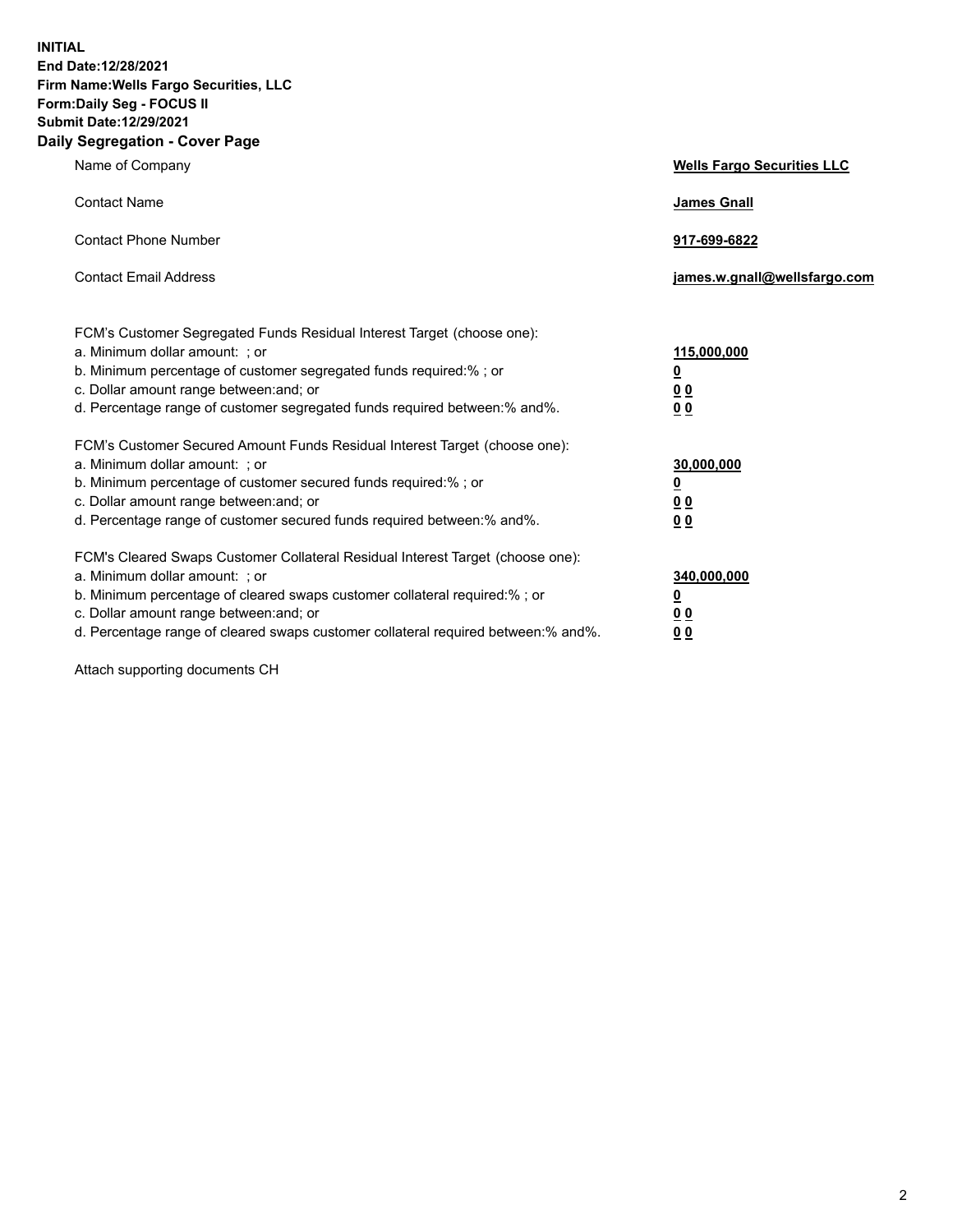**INITIAL End Date:12/28/2021 Firm Name:Wells Fargo Securities, LLC Form:Daily Seg - FOCUS II Submit Date:12/29/2021**

## **Daily Segregation - Secured Amounts**

|     | Foreign Futures and Foreign Options Secured Amounts                                                        |                                  |
|-----|------------------------------------------------------------------------------------------------------------|----------------------------------|
|     | Amount required to be set aside pursuant to law, rule or regulation of a foreign                           | $0$ [7305]                       |
|     | government or a rule of a self-regulatory organization authorized thereunder                               |                                  |
| 1.  | Net ledger balance - Foreign Futures and Foreign Option Trading - All Customers                            |                                  |
|     | A. Cash                                                                                                    | 168,536,415 [7315]               |
|     | B. Securities (at market)                                                                                  | 198,246,614 [7317]               |
| 2.  | Net unrealized profit (loss) in open futures contracts traded on a foreign board of trade                  | 42,335,466 [7325]                |
| 3.  | Exchange traded options                                                                                    |                                  |
|     | a. Market value of open option contracts purchased on a foreign board of trade                             | <b>3,152</b> [7335]              |
|     | b. Market value of open contracts granted (sold) on a foreign board of trade                               | $0$ [7337]                       |
| 4.  | Net equity (deficit) (add lines 1. 2. and 3.)                                                              | 409,121,647 [7345]               |
| 5.  | Account liquidating to a deficit and account with a debit balances - gross amount                          | 3,535,302 [7351]                 |
|     | Less: amount offset by customer owned securities                                                           | -2,578,473 [7352] 956,829 [7354] |
| 6.  | Amount required to be set aside as the secured amount - Net Liquidating Equity                             | 410,078,476 [7355]               |
|     | Method (add lines 4 and 5)                                                                                 |                                  |
| 7.  | Greater of amount required to be set aside pursuant to foreign jurisdiction (above) or line                | 410,078,476 [7360]               |
|     | 6.                                                                                                         |                                  |
|     | FUNDS DEPOSITED IN SEPARATE REGULATION 30.7 ACCOUNTS                                                       |                                  |
| 1.  | Cash in banks                                                                                              |                                  |
|     | A. Banks located in the United States                                                                      | 66,959,871 [7500]                |
|     | B. Other banks qualified under Regulation 30.7                                                             | 21,217,778 [7520] 88,177,649     |
|     |                                                                                                            | [7530]                           |
| 2.  | Securities                                                                                                 |                                  |
|     | A. In safekeeping with banks located in the United States                                                  | 135,704,731 [7540]               |
|     | B. In safekeeping with other banks qualified under Regulation 30.7                                         | 0 [7560] 135,704,731 [7570]      |
| 3.  | Equities with registered futures commission merchants                                                      |                                  |
|     | A. Cash                                                                                                    | 51,971,380 [7580]                |
|     | <b>B.</b> Securities                                                                                       | 72,545,574 [7590]                |
|     | C. Unrealized gain (loss) on open futures contracts                                                        | -17,822,109 [7600]               |
|     | D. Value of long option contracts                                                                          | 3,152 [7610]                     |
|     | E. Value of short option contracts                                                                         | 0 [7615] 106,697,997 [7620]      |
| 4.  | Amounts held by clearing organizations of foreign boards of trade                                          |                                  |
|     | A. Cash                                                                                                    | $0$ [7640]                       |
|     | <b>B.</b> Securities                                                                                       | $0$ [7650]                       |
|     | C. Amount due to (from) clearing organization - daily variation                                            | $0$ [7660]                       |
|     | D. Value of long option contracts                                                                          | $0$ [7670]                       |
|     | E. Value of short option contracts                                                                         | 0 [7675] 0 [7680]                |
| 5.  | Amounts held by members of foreign boards of trade                                                         |                                  |
|     | A. Cash                                                                                                    | $-31,206,307$ [7700]             |
|     | <b>B.</b> Securities                                                                                       | 180,062,599 [7710]               |
|     | C. Unrealized gain (loss) on open futures contracts                                                        | 48,651,821 [7720]                |
|     | D. Value of long option contracts                                                                          | $0$ [7730]                       |
|     | E. Value of short option contracts                                                                         | 0 [7735] 197,508,113 [7740]      |
| 6.  | Amounts with other depositories designated by a foreign board of trade                                     | 0 [7760]                         |
| 7.  | Segregated funds on hand                                                                                   | $0$ [7765]                       |
| 8.  | Total funds in separate section 30.7 accounts                                                              | 528,088,490 [7770]               |
| 9.  | Excess (deficiency) Set Aside for Secured Amount (subtract line 7 Secured Statement<br>Page 1 from Line 8) | 118,010,014 [7380]               |
| 10. | Management Target Amount for Excess funds in separate section 30.7 accounts                                | 30,000,000 [7780]                |

11. Excess (deficiency) funds in separate 30.7 accounts over (under) Management Target **88,010,014** [7785]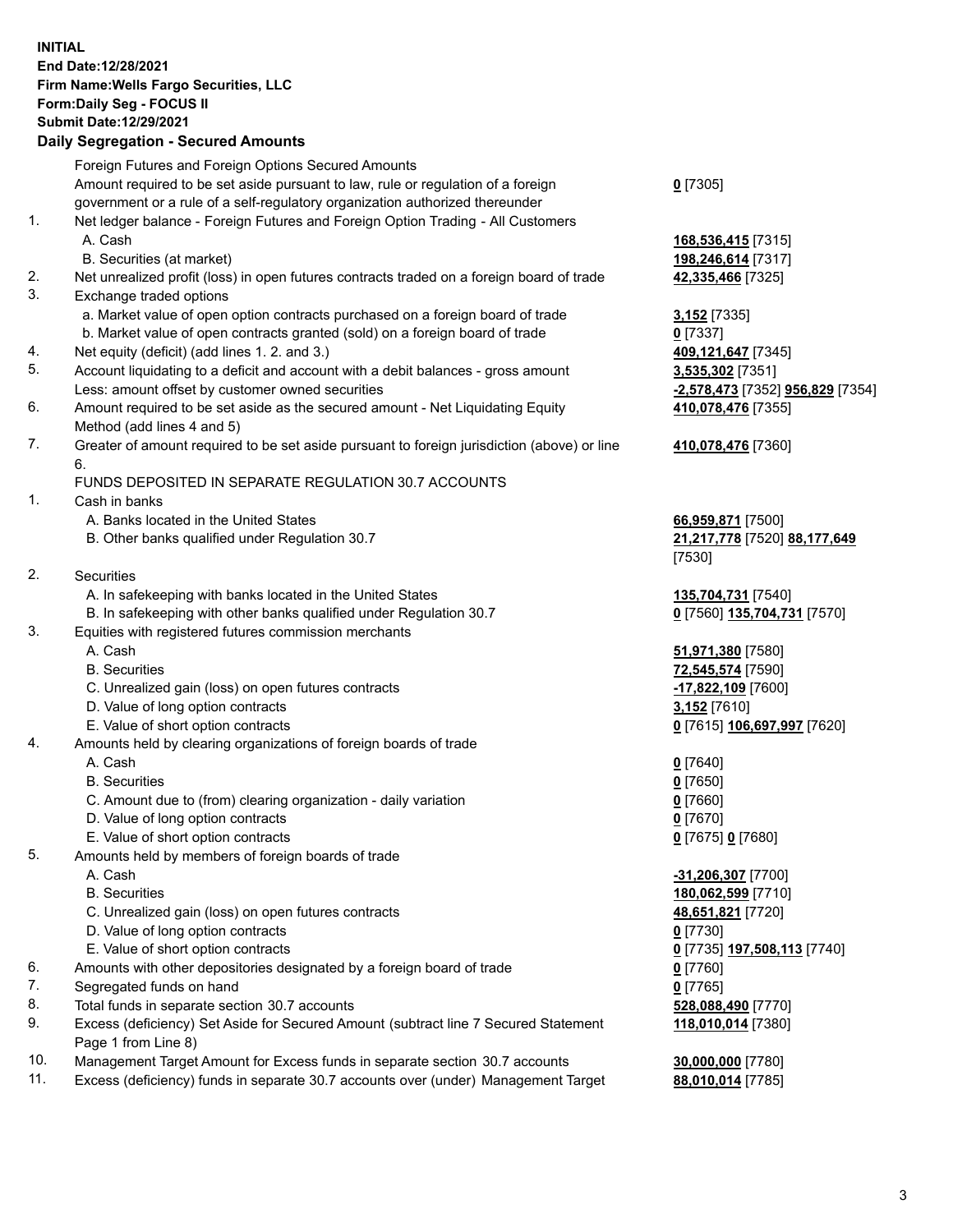**INITIAL End Date:12/28/2021 Firm Name:Wells Fargo Securities, LLC Form:Daily Seg - FOCUS II Submit Date:12/29/2021 Daily Segregation - Segregation Statement**

SEGREGATION REQUIREMENTS(Section 4d(2) of the CEAct)

|     | OLONLOATION INLQUINLIVILIVI O(OCCIDII 40(Z) OI THE OLACI)                           |                              |
|-----|-------------------------------------------------------------------------------------|------------------------------|
| 1.  | Net ledger balance                                                                  |                              |
|     | A. Cash                                                                             | 3,225,141,896 [7010]         |
|     | B. Securities (at market)                                                           | 2,150,358,856 [7020]         |
| 2.  | Net unrealized profit (loss) in open futures contracts traded on a contract market  | -258,030,838 [7030]          |
| 3.  | Exchange traded options                                                             |                              |
|     | A. Add market value of open option contracts purchased on a contract market         | 1,078,915,108 [7032]         |
|     | B. Deduct market value of open option contracts granted (sold) on a contract market | -1,082,209,212 [7033]        |
| 4.  | Net equity (deficit) (add lines 1, 2 and 3)                                         | 5,114,175,810 [7040]         |
| 5.  | Accounts liquidating to a deficit and accounts with                                 |                              |
|     | debit balances - gross amount                                                       | 26,839,300 [7045]            |
|     | Less: amount offset by customer securities                                          | -19,079,598 [7047] 7,759,702 |
|     |                                                                                     | [7050]                       |
| 6.  | Amount required to be segregated (add lines 4 and 5)                                | 5,121,935,512 [7060]         |
|     | FUNDS IN SEGREGATED ACCOUNTS                                                        |                              |
| 7.  | Deposited in segregated funds bank accounts                                         |                              |
|     | A. Cash                                                                             | 568,303,022 [7070]           |
|     | B. Securities representing investments of customers' funds (at market)              | 510,170,533 [7080]           |
|     | C. Securities held for particular customers or option customers in lieu of cash (at | 372,707,533 [7090]           |
|     | market)                                                                             |                              |
| 8.  | Margins on deposit with derivatives clearing organizations of contract markets      |                              |
|     | A. Cash                                                                             | 2,549,101,218 [7100]         |
|     | B. Securities representing investments of customers' funds (at market)              | 349,523,819 [7110]           |
|     | C. Securities held for particular customers or option customers in lieu of cash (at | 1,777,651,323 [7120]         |
|     | market)                                                                             |                              |
| 9.  | Net settlement from (to) derivatives clearing organizations of contract markets     | <u>-451,821,728</u> [7130]   |
| 10. | Exchange traded options                                                             |                              |
|     | A. Value of open long option contracts                                              | 1,078,915,108 [7132]         |
|     | B. Value of open short option contracts                                             | -1,082,209,212 [7133]        |
| 11. | Net equities with other FCMs                                                        |                              |
|     | A. Net liquidating equity                                                           | $0$ [7140]                   |
|     | B. Securities representing investments of customers' funds (at market)              | $0$ [7160]                   |
|     | C. Securities held for particular customers or option customers in lieu of cash (at | $0$ [7170]                   |
|     | market)                                                                             |                              |
| 12. | Segregated funds on hand                                                            | $0$ [7150]                   |
| 13. | Total amount in segregation (add lines 7 through 12)                                | 5,672,341,616 [7180]         |
| 14. | Excess (deficiency) funds in segregation (subtract line 6 from line 13)             | 550,406,104 [7190]           |
| 15. | Management Target Amount for Excess funds in segregation                            | 115,000,000 [7194]           |
| 16. | Excess (deficiency) funds in segregation over (under) Management Target Amount      | 435,406,104 [7198]           |
|     | Excess                                                                              |                              |